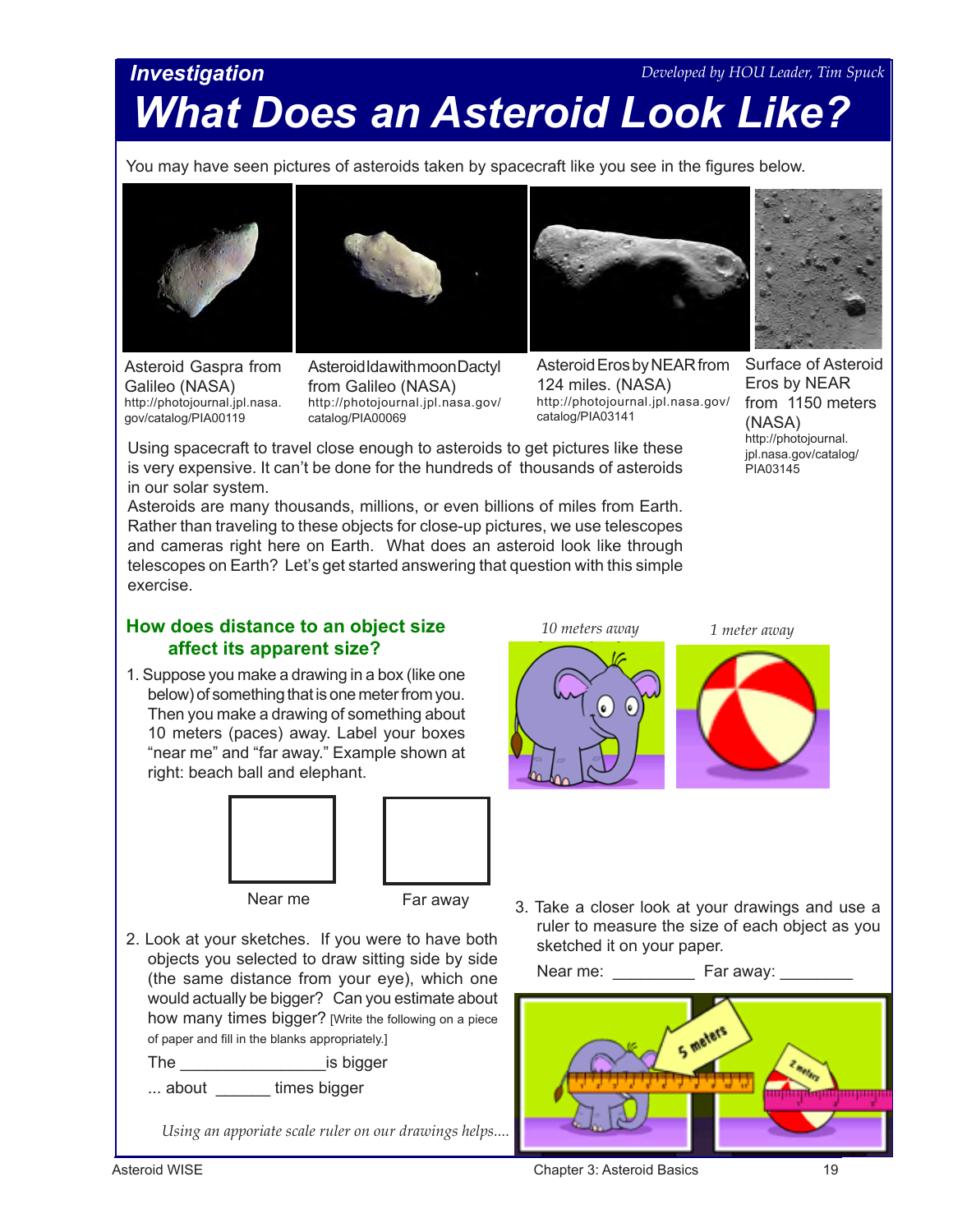4. Which one, the "near me" object or the "far away" object appears to be bigger in your sketches? By how many times?

times bigger

5. The key word above is "appear". Have you ever heard the phase, "Things aren't always as they appear to be." In this case please explain what caused the objects to appear to be a certain size when in reality they are different in size:

\_\_\_\_\_\_\_\_\_\_\_\_\_\_\_\_\_\_\_\_\_\_\_\_\_\_\_\_\_\_\_\_\_\_\_\_\_\_\_\_\_\_\_\_\_\_\_\_\_\_\_\_ \_\_\_\_\_\_\_\_\_\_\_\_\_\_\_\_\_\_\_\_\_\_\_\_\_\_\_\_\_\_\_\_\_\_\_\_\_\_\_\_\_\_\_\_\_\_\_\_\_\_\_\_ \_\_\_\_\_\_\_\_\_\_\_\_\_\_\_\_\_\_\_\_\_\_\_\_\_\_\_\_\_\_\_\_\_\_\_\_\_\_\_\_\_\_\_\_\_\_\_\_\_\_\_\_

If you said "the distance you were from the object" in question 5 you're exactly right. Now let's apply this to asteroids. Look again at asteroid Eros in figure 3. Eros is a fairly large asteroid, and this is how big it appears to be from a distance of 124 miles, but remember we said that asteroids are thousands, millions, or even billions of miles from Earth. From these great distances, what will an asteroid look like, even if we were to magnify it 100's of times using a telescope? The asteroid would still appear to quite tiny.

If asteroids look like stars how are we ever to tell the difference? Hmmm … what's different about stars and asteroids that might help us out? We know that everything in space is moving. Asteroids, comets, planets, stars, even galaxies themselves are in motion … right? The

big difference is that asteroids are a whole lot closer to Earth than stars and galaxies. Asteroids may be thousands, millions, or billions of miles away, BUT stars and galaxies are many trillions, quadrillion, or quintillion miles from Earth.

Do you remember from your sketches that objects that were farther away appeared to be smaller? Do you think the same holds true for movement? Do you think if everything is in motion, but some objects are a much closer than others, that the closer objects will appear to move a greater distance over time? Let's -explore this concept a bit.



*Here is an image from the Make An Asteroid Movie investigation. Remember which one was the asteroid?*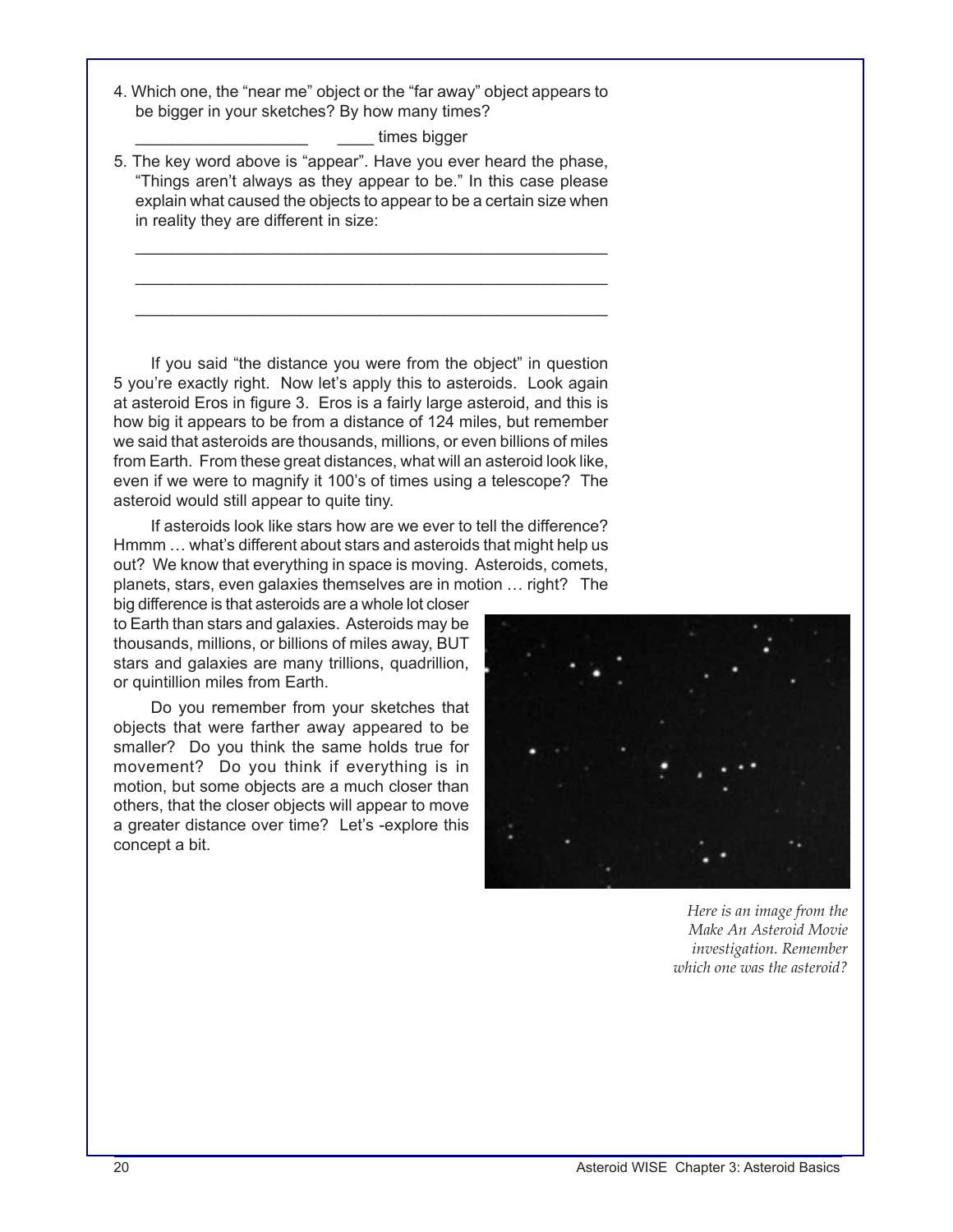## **How does distance to an object affect how fast it appears to move?**

Here's the experiment set-up …

We placed a camera on a tripod and it remained in a fixed location. We mounted two stationary light sources in the distant trees (And, unlike the trees in Lord of the Rings, these trees do not walk around.). We then mounted a fake asteroid on a small John Deer tractor/lawnmower and we took five 5-second exposures; one with the tractor parked at the beginning of the 10 meter path, and one each with the tractor moving across the 10 meter path, the 15 meter path, the 20 meter path, and the 25 meter path.

To move on with this experiment you will need to open up two jpg images; one of the test site during the day, and the second of the test site at night. You will also need a ruler to make measurements in the images.

NOTE: If you're using Window's you can use Paint, or if using a Mac, Preview will work fine. If you really want to be a bit more sophisticated with your measurements, you can use something like Image J, or other software that allows you to make distance measurements on jpg images.

- OPEN the following image files and make sure that you DO NOT resize either of the images. The images are the same size, and should appear to be the same size on your screen.
	- Test Site Day.jpg
	- Test Site Night.jpg

The images should look like the two images you see below in figures 7 and 8. REMEMBER, these images should be the same size on your computer screen.

Now that you have an understanding of the test site, and were the fake stars, the fake asteroid, and the camera are located, it's time to make some measurements. If you're making measurements in Windows-Paint or Mac-Preview, you'll simply need a ruler. If you're using Image J, or other software, the measurement tool will be built into the software. Just keep in mind, the images should be the same size on your computer screen and make sure you





better understanding how the test site was set up. *Images taken with a stationary camera. Compare these with the aerial diagram above to gain a* 

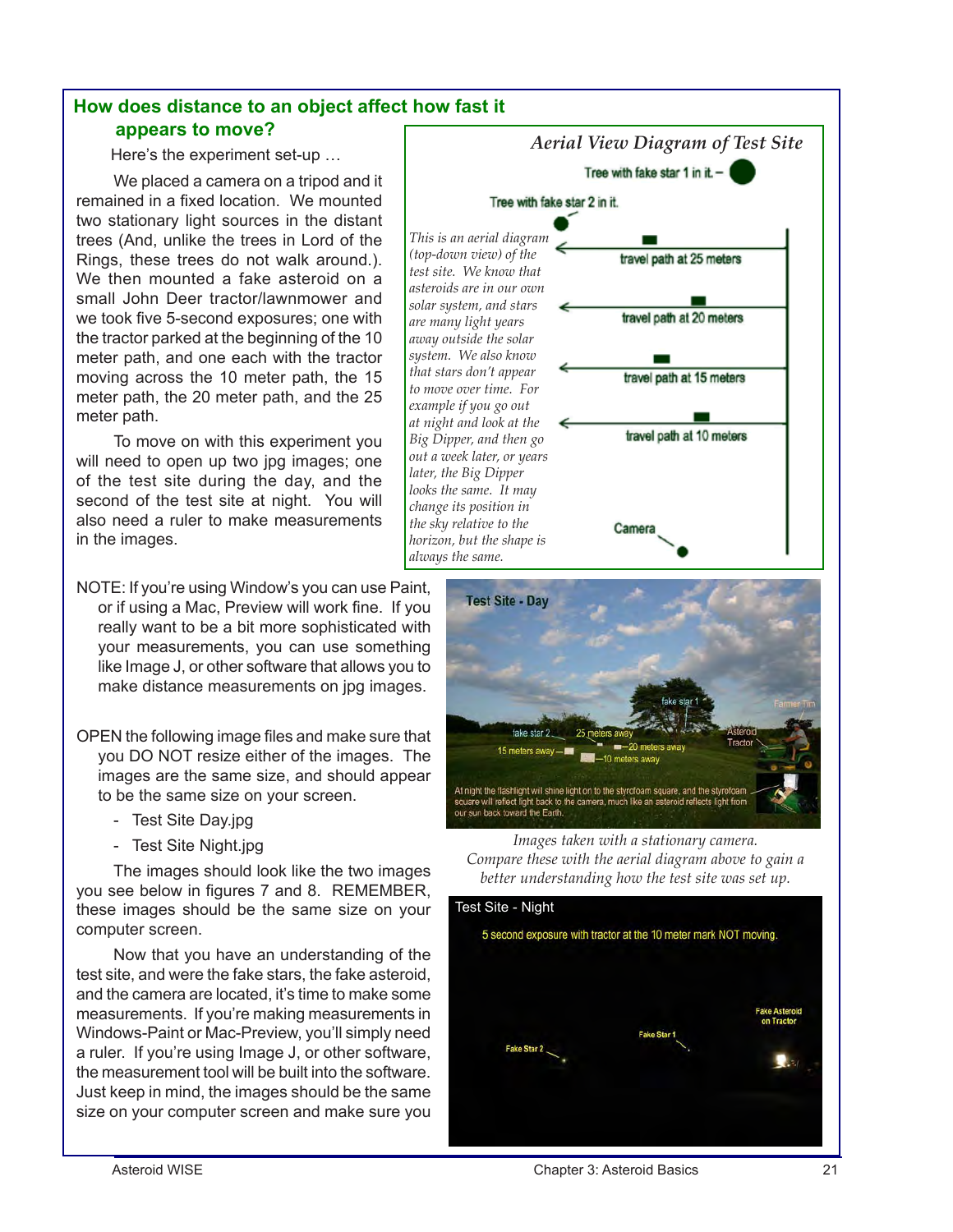label the units for all measurements. It will also be helpful if you use the same units for all measurements.

6. Using a ruler and images Test Site Day.jpg and Test Site Night.jpg measure the distance between fake star 1 and fake star 2.

Write on paper: "Distance between fake star 1 and fake star 2 in TestSiteDay.jpg \_\_\_\_\_\_\_\_\_\_\_\_ " [and fill in the blank].

and

"Distance between fake star 1 and fake star 2 in TestSiteNight.jpg

NOTE: You should get the same value for the measured distance between fake star 1 and 2 in both images. You might be off a little due to human error, but since the camera lens settings were the same in both images, the field of view in both images will be the same as well. If your values were off significantly, double check to make sure you did not change image size when you opened up the images.

*SPECIAL CHALLENGE #1: Can you use the small angle formula to determine the width of the white distance markers? Here's the information you will be given; a) all the distance markers (10 m, 15 m, 20 m, 25m) are the same width, and the angular distance across (the width) the Test Site Day.jpg image is 76°. HINT: How many arc seconds are in a degree?* 

> $D = ad/206,265$ *D = width of object a = angular size in arcseconds d = distance to object 206,265 = is arcseconds per radian*

*Take a Virtual Trip - Want to check out the actual site where the experiment took place? Use Google Earth ([http://earth.google.](http://earth.google.com/) [com](http://earth.google.com/)/) to visit the test site! Here are the coordinates: 41° 18' 33.76 N Latitude, 79° 28' 55.10 W Longitude*

#### *Farmer Tim –*

*He's not really a farmer—he's author Tim Spuck on the tractor. He enjoys being outdoors, but not sure he could put in the long days* 



*and short nights most farmers do. "What I really enjoy is astronomy. My father took me outside one night when I was about seven years old and showed me Venus, the Big Dipper, and Orion. From that moment on I was hooked!" To find out more about Tim see [http://www.ocasd.org/webpages/](http://www.ocasd.org/webpages/tspuck/) [tspuck](http://www.ocasd.org/webpages/tspuck/)/.* 

*One thing we had to be sure of was that the speed of the fake asteroid was the same in each image. The only thing we wanted to change was the distance the fake asteroid was from the camera.*

*To ensure this was the case, the gearshift was always placed in 1st gear and the throttle setting was always at full (the rabbit).* 



Let's move on and put our fake asteroid in motion; first at a distance of 10 meters from the camera, then 15 meters, then 20 meters, and finally 25 meters from the stationary camera.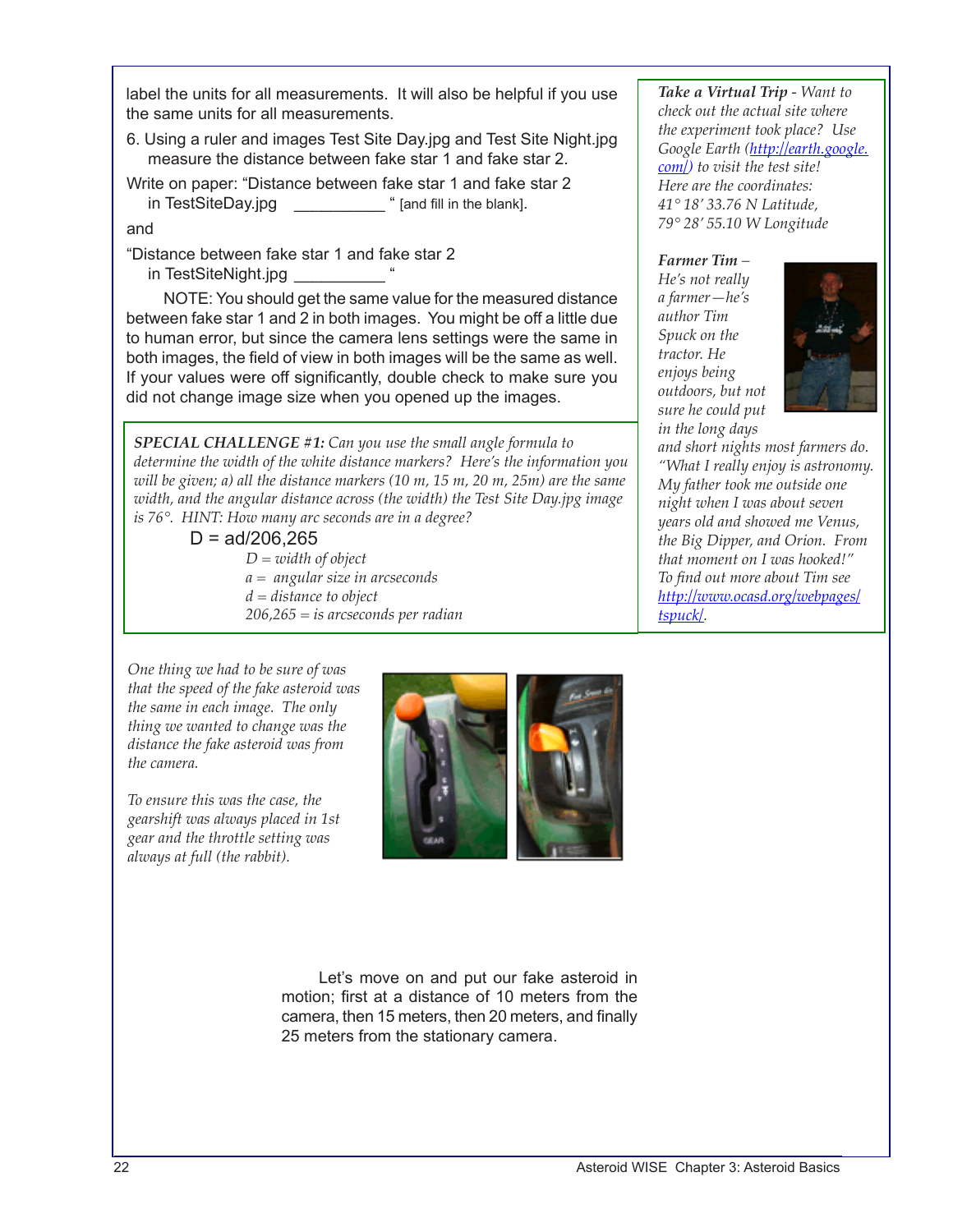

*SPECIAL CHALLENGE #2: How fast does my tractor/ lawnmower travel in first gear at full throttle? The angular distance across (the width) of each of the four images (figures 10 – 13) is 76°.* 

### $D = ad/206,265$

*D = distance traveled a = angular distance (arcseconds) d = distance to tractor 206,265 = arcseconds per radian HINT: How many arcseconds are in a degree? Speed = distance/time*

The images on this page resulted from four 5-second exposures with the tractor in motion at different distances from the camera. The streak of light that you see in the images is caused by the fake asteroid being in motion and reflecting light back toward the camera, much like an asteroid moving in orbit around the sun reflects light back toward the Earth.

Open up each of the four images...

- tractorasteroid10m.jpg
- tractorasteroid15m.jpg
- tractorasteroid20m.jpg
- tractorasteroid25m.jpg

...using Windows Paint, Mac Preview, or another preferred software. REMEMBER, do not resize the images once you open them. All four images are the same size, so they should appear to be the same size on your computer screen.

7. Use your ruler or software measurement tool (if using Image J) to measure the distance (D) between fake star 1 (f1) and fake star 2 (f2), and the length (L) of the light streak in each image. Record your results on worksheet as follows and remember to label units for all measurements.

Fake Asteroid Moving from 10 m

D f1 and f2 \_\_\_\_\_\_\_ L of streak \_\_\_\_\_

Fake Asteroid Moving from 15 m

D f1 and f2 L of streak

Fake Asteroid Moving from 20 m

D f1 and f2 L of streak

Fake Asteroid Moving from 25 m

D f1 and f2 \_\_\_\_\_\_ L of streak \_\_\_\_

- 8. Let's take a close look at your answers in question 7. Again the camera lens setting were the same in all four images, so the distance you measured between fake star 1 and fake star 2 in all four images should be the same. However, what happened to the length of the streak? If the speed of the tractor and the exposure time for each of the four images was the same, what do you believe caused the difference? [Write your answer on worksheet.]
- 9. Is there any correlation between distance to the fake asteroid, and how far the fake asteroid appeared to move? If so, what is the correlation?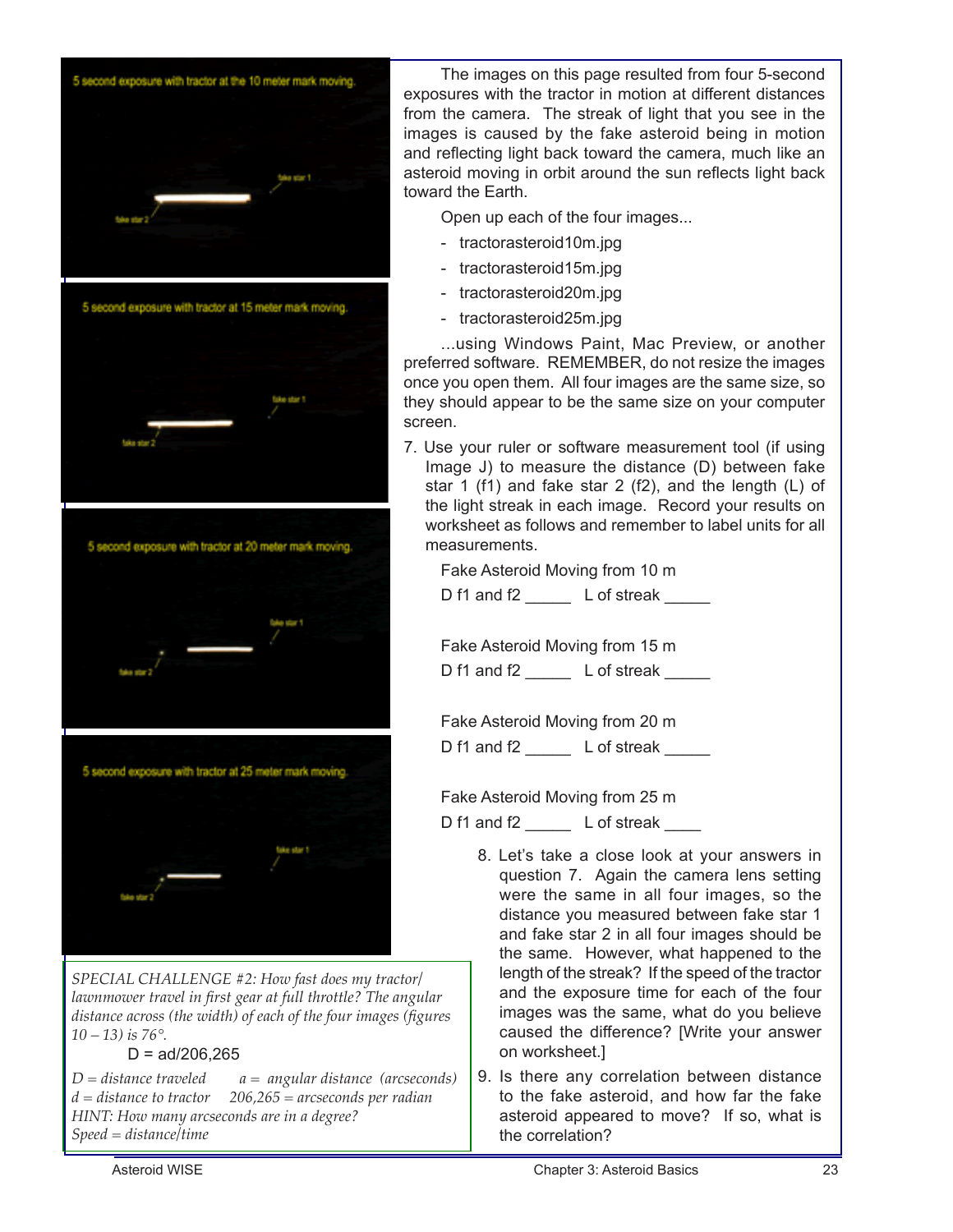### **WARNING: Don't Get the Wrong Idea**

In the example above, it was the fake asteroid on the tractor that was in motion relative to the "stationary" camera on the ground that caused the streak in the photographs. In space, the Earth is spinning on its axis once every 24 hours, the Earth is orbiting around the Sun at a speed of 100,000 km/hour (about 67,000 miles per hour), and the asteroid is orbiting the Sun. All these objects are in motion relative to each other.

In real life, when we see an asteroid moving against the background stars, as you will see in the next activity, the vast majority of the apparent motion, or asteroid streak, is caused by the Earth's motion around the Sun. So, if we were to have sufficient space and resources, it would have been more accurate to put the camera and asteroid in motion around a central point, and place the asteroid MUCH further away, and the stars many times that. However, for our purposes the activity demonstrates sufficiently well what happens when objects are in motion relative to each other.

### **The Real Thing**

You've discovered that more distant objects moving at relatively the same speed as a closer object can show less motion. As a result, asteroids that are much closer to Earth than stars and galaxies will appear to move, while stars and galaxies appear to remain stationary.

You may be asking yourself, "What does that look like?" It looks a lot like our fake asteroid in the images you just observed.







 Date: 03/23/98 Date: 03/23/98 Date: 03/23/98 UT: 07:07:40.4 UT: 08:36:57.3 UT: 09:25:10.2

The images above of an asteroid captured using the Cerro Tololo Inter-American Observatory (CTIO) Blanco 4 Meter telescope. Each exposure was 10 minutes in length, and figure 15 was taken about 1.5 hours after figure 14, and figure 16 was taken about an hour after figure 15. Notice how the asteroid appears to move while the distant stars and galaxies stay in the same place. In reality, everything in the images is in motion, but the asteroid is much closer so it appears to move while other objects appear to remain stationary.

Take a minute and go back and look at the asteroid image in the "Make An Asteroid Movie" investigation. You'll notice there is no "asteroid streak" like you see in the images above, but there really is an asteroid there. The primary difference is that with the images in the above images, the telescope camera shutter was open for ten minutes, while the image exposure in the Movie investigation was only two minutes in length making the asteroid streak much shorter and therefore less noticeable.



*FINAL TEST – This is an image taken by the Hubble Space telescope (NASA). Virtually all the streaks you see in the image are asteroids. Order asteroids A, B, C, D in order from closest to farthest away..*